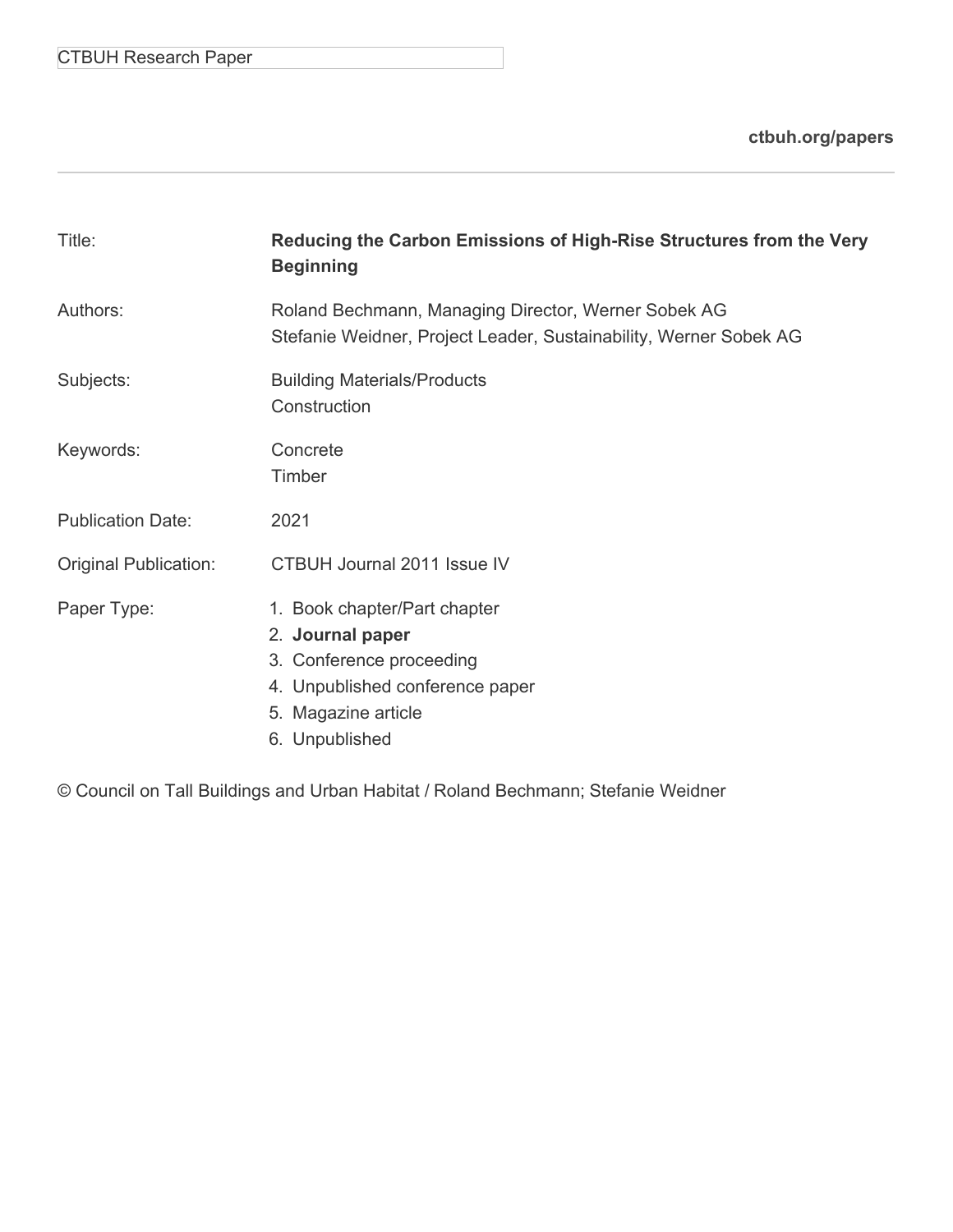# Construction

# Reducing the Carbon Emissions of High-Rise Structures from the Very Beginning





Roland Bechmann

Stefanie Weidner

#### Authors

**Roland Bechmann,** Managing Director **Stefanie Weidner,** Project Leader, Sustainability Werner Sobek AG Albstrasse 14 Stuttgart 70597 **Germany** t: +49 711 767 500 e: frank.heinlein@wernersobek.com www.wernersobek.de/en/

**Roland Bechmann** is managing director and partner of the international engineering consultancy Werner Sobek. Having accomplished his diploma in Structural Engineering, Roland started working at Werner Sobek and soon rose to be appointed first principal, then general manager, and finally managing director and partner. Roland heads the department of competitions and is a specialist of project management, lightweight structures and steel constructions. He has extensive experience in various important high-rise projects, and since 2013, he has also been Country Representative of the Council on Tall Buildings and Urban Habitat (CTBUH).

**Stefanie Weidner** studied architecture at the University of Stuttgart, Germany, and the University of Melbourne, Australia. After her diploma she worked as a research assistant at the Institute for Lightweight Structures and Conceptual Design (ILEK), where she defended her doctoral thesis on resource consumption in urban structures in 2020. Since 2019, she works at Werner Sobek as an architect and project leader for sustainability, with an emphasis on embodied emissions and resource consumption. As of 2022, she will be head of Werner Sobek's new office in Copenhagen.

#### Abstract

*Minimizing carbon emissions and reducing resource consumption in commercial high-rise buildings is an essential component of the building industry reducing its overall footprint. A concise study of design options with three levels of carbon emission production was undertaken for a real project proposed for a site in central Hamburg. The study showed that carbon emission reductions of up to 78 percent could be made by electing to design in hybrid timber as opposed to conventional concrete, and that a 47 percent reduction could be achieved through a concreteoptimization process.*

Keywords: Concrete, Decarbonization, Hybrid Timber

#### Introduction

Until recently, carbon dioxide (CO<sub>2</sub>) emissions of the building sector were mainly discussed with regard to the operating phase only. However, when considering a typical office building with high energy performance standards, less than half of the building's emissions are generated by the actual usage (Röck et al. 2020). More than 50 percent of all emissions linked to an individual building are embodied emissions. Some 64 percent of these embodied emissions result from the production and transport of the building materials, as well as from the erection of the building itself (Life Cycle Stage A). Twentytwo percent of embodied emissions are due to maintenance (Life Cycle Stage B), whereas 14 percent result from demolition and disposal (Life Cycle Stage C) (Röck et al. 2020).

What this also means: A third of the overall carbon emissions of a high-quality office building are emitted before the first occupant moves in. It takes over 50 years of annual operative emissions to reach the level of embodied emissions (Bechmann, Mrzigod & Weidner 2020).

Moreover, the climate-damaging impact of the initial embodied carbon is even greater than is suggested by this ratio. This is because an increasing decarbonization of

the energy mix must be expected, provided that the objectives of the Paris Agreement are met: all energy generation worldwide must be fossil fuel-free by 2050 at the latest. Regarding the damage caused by emissions with relation to a particular date such as the year 2080, it is not only the amount of emissions that needs to be considered, but also the timing of their release. Greenhouse gases (GHGs) that are emitted when the building is constructed cause climaterelevant damage to the atmosphere right from the beginning. Operating emissions and the related damage, on the other hand, are very low to begin with, and only add up over time (Sobek 2022, Weidner et al. 2021).

Thus, it becomes obvious that future-proof sustainable design must focus much more on the materials we use for construction and on our methods of construction. This paper will discuss methods of minimizing carbon emissions and reducing resource consumption in commercial high-rise buildings, through the example of comparing the global warming potential (GWP) of three designs, as considered for a tower in Hamburg, Germany.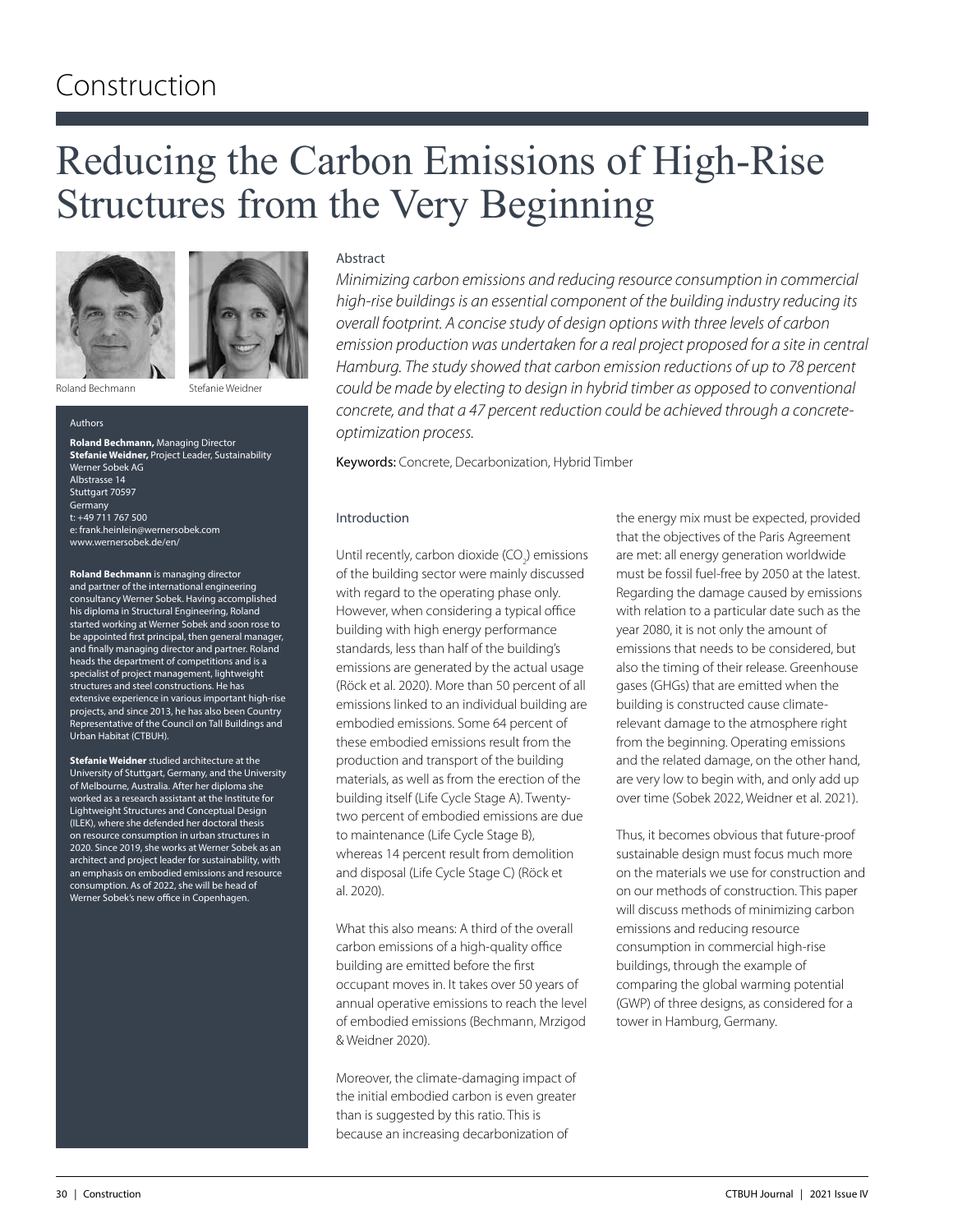## Carbon Optimization for a Commercial High-Rise

For a client in Hamburg, the authors' firm investigated in detail the potential minimization of carbon emissions that can be achieved for a new tower, to be built in a much-coveted central location. In this particular case, minimizing the embodied carbon was not only a desire of the client, but it also helped the client to purchase the plot for the tower in the first place. In the German market, there is an increasing call for cities not to sell their real estate plots to the highest bidder, but rather to the most sustainable concept (Gefroi 2008). Sustainable criteria thus become just as important a factor as the selling price in the bidding matrix.

In this study, the authors investigated three different designs and performed a life-cycle analysis (LCA) for each of these designs (see Figure 1). The primary focus of the study centered on emissions embedded in the load-bearing structure of the building, which arise during the construction in life cycle stages A1–A3 (see Figure 2). For the data collection, a generic German database was used (DIN 2013). Based on this study, the client and the land purchaser decided which design to pursue. The three designs considered were:

- a. Typical concrete building as a benchmark desian
- b. Optimized concrete tower
- c. Hybrid concrete-timber tower

All three design typologies were to rise 29 stories above ground and have three stories below ground. A gross floor area (GFA) of 45,000 square meters was set as the comparative value.

# Design A: Benchmark Tower

In line with most tall commercial buildings in Germany, the first design consists of flat concrete slabs and cores. Flat slabs allow for an easy integration of technical building equipment and a low floor-to-floor-height.



Figure 1. Systematic illustration of the three design cases for a tower in central Hamburg.



Figure 2. The system boundaries of an LCA analysis. The specific stages taken into consideration in this study are marked in grey. Source: EN 15978:2011, redrawn by CTBUH

Moreover, owing to the low labor costs for installing the reinforcing elements and formwork and their simple creation on-site, reinforced flat concrete slabs have emerged as a standard in Germany and many other countries—despite the fact that this is not a material-optimized system (Berger, Prasser & Reinke 2013).

The façade consists of a typical unitized system. The building fit-out with raised floors and plaster walls was also assumed as typical.

The structural components of a conventionally-built benchmark tower amount to a total of 13,834 metric tons of carbon dioxide equivalent (t CO<sub>2</sub>-eq.). Per square meter of GFA, this would result in 307.4 kg CO<sub>2</sub>-eq. On average, it shows that concrete is responsible for two-thirds of all

**"A third of the overall carbon"** emissions of a highquality office building are emitted before the first occupant moves in. **99**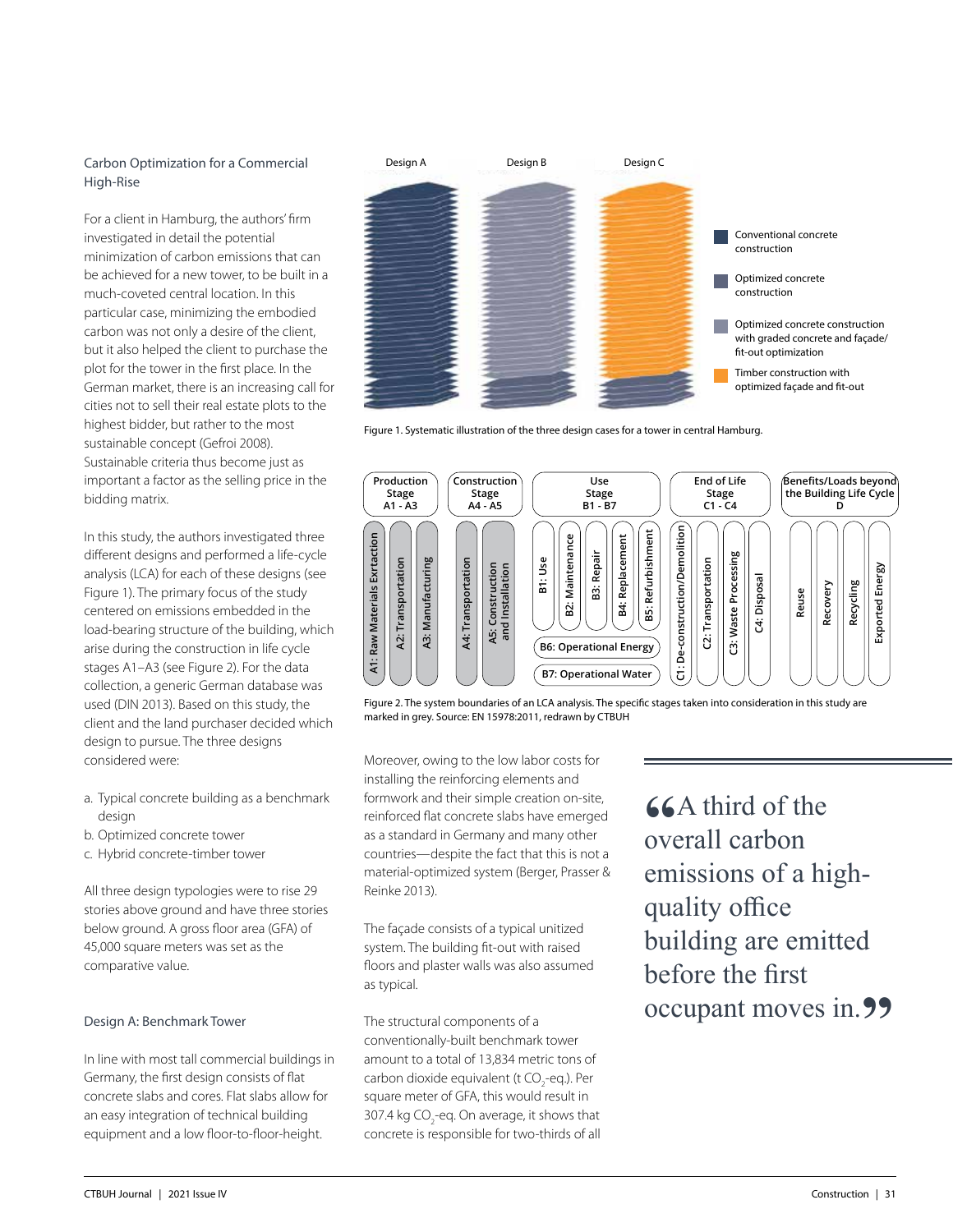



Figure 3. Global warming potential (GWP) for life cycle phases A1–A3 of the structural components of the base-case concrete building (Design A).





Figure 5. The graded-concrete concept incorporates cavities in beams and floors where there is the lowest potential implication for structural strength. Doing this reduces the amount of concrete and rebar required, and thus the emissions of the project, by 12 percent. © ILEK

embodied emissions resulting from the structure, and reinforcing steel accounts for one-third. Figure 3 shows the distribution of the GHG emissions among the structural components.

Including façade and primary fit-out (tenant-specific fit-out and MEP systems not included) the authors determined a total sum of 19,484 t CO<sub>2</sub>-eq. or 433 kg CO<sub>2</sub>-eq./m<sup>2</sup> GFA. The distribution of embodied carbon emissions throughout the entire building is shown in Figure 4.

#### Design B: Optimized Concrete Design

The idea of this design approach was to minimize the carbon footprint of the tower as much as possible while still using

concrete, acknowledging that concrete will remain a major construction material in the foreseeable future, especially for high-rise buildings. The optimizations included a specific concrete mix as well as specificallyadjusted structural systems and material manufacturing, thus combining carbonoptimized design and circular design approaches.

Specifically, the following optimizations were investigated:

# Slab Design

Since all design approaches with supporting beams beneath floor slabs lead to increased floor-to-floor height and more complex MEP pipe routing, it was decided to stick to the outer shape of a flat slab. Instead of optimizing the outer geometry, the so called

"graded concrete" concept developed by Prof. Werner Sobek (2016) was applied (see Figure 5). For a graded concrete slab, cavities are incorporated in areas of the slab that are not fully utilized from a structural point of view. Typically, hollow plastic elements are used for similar purposes. However, graded concrete goes one step further, as it allows for unpolluted concrete ceilings and a much finer distribution of cavities—this results in better recyclability and a higher adjustability of floor heights (Schmeer & Sobek 2019). Furthermore, this technology allows for an increase of the cavity proportion by means of compression and can be applied on biaxially-stressed slabs as well.

By reducing not only the amount of embedded concrete, but also consecutively the amount of reinforcing steel, the overall weight of the floor slabs can be drastically reduced. Consequently, the dimensions of the foundation, walls, and columns can also be decreased, which leads to total savings of 2,319 t CO<sub>2</sub>-eq. or 51.6 kg/m<sup>2</sup> GFA. Thus, a reduction of 12 percent of the whole building's A1–A3 emissions can be achieved just by optimizing the slab design.

# Low-Carbon Concrete Mix

The decisive factor for the high CO<sub>2</sub> emissions associated with concrete is the burning process necessary for producing Portland cement clinker. In Germany, a mean total of around 600 kilograms of CO<sub>2</sub> is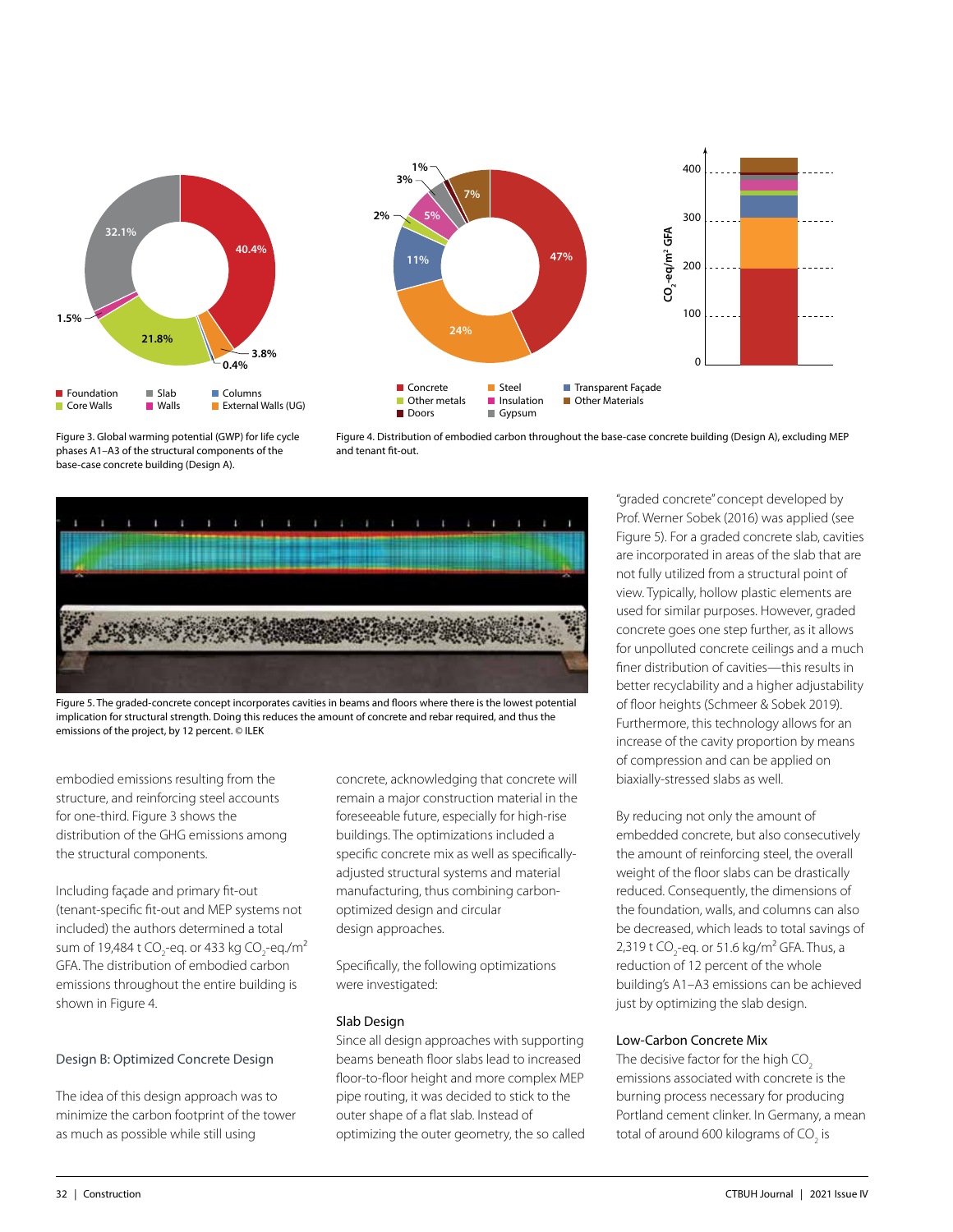emitted by producing one metric ton of cement clinker (IBU 2017). When burning the clinker, limestone (which consists mostly of the chemical substance calcium carbonate, CaCO<sub>3</sub>), is heated to up to 1,400 degrees Celsius. Calcium oxide (CaO)—the main component of cement—is the result of this process. However, as a by-product of the chemical reaction, there is also a huge amount of CO<sub>2</sub> emissions (representing 59 percent of all process-related emissions). Further CO<sub>2</sub> emissions are generated due to fossil fuels used to heat the rotary kiln (19 percent) and further energy supply in the form of electricity (12 percent).

An expedient optimization approach for the time being is to minimize the Portland cement clinker content in the concrete used. To a certain extent, this can be achieved by means of precise measurements, in which  $\mathrm{CO}_2$  consumption is taken into account, and to therefore allow for lower-strength concrete to be used wherever possible. In addition to this, part of the Portland cement clinker content can be replaced with other aggregates. Suitable substitutes include slag sand, a by-product of the steel industry, and fly ash, a byproduct of coal-fired electricity generation. However, high CO<sub>2</sub> emissions are released when producing these two substances, as well. In the LCA, these emissions are mostly allocated to the production of steel or electricity, rather than cement, as allocation is based on the product price. These substitutes are therefore not a long-term solution; however, it is certainly reasonable to use them in an interim phase to activate synergies.

For the optimization of the concrete mix used for this design, a CEM III cement with a high content of slag sand was used. The lower CO<sub>2</sub> emissions of this cement were verified through an environmental product declaration (EPD). Also, due to discussions and negotiations, a cement supplier for Hamburg agreed to cover 100 percent of the energy needs for this cement from fossil-free sources, based on renewable energies and on alternative fuels. This led to an additional 2.2 percent reduction of concrete-related  $\mathrm{CO}_2$  emissions in phases A1–A3.

In addition, it was assumed that about 50 percent of the gravel would be substituted by crushed demolition materials (i.e., recycled concrete). This also gives rise to slight benefits with regard to the CO<sub>2</sub> balance, thanks to shorter transport distances: demolition materials can usually be sourced in the immediate vicinity of the concrete factory, and do not need to be brought in from a gravel pit located further away. Thus, life cycle stage A2, which accounts for approximately 4 percent of A1–A3 emissions in concrete (IBU 2018), can be decreased by an average of 20 percent. Nonetheless, the main purpose for using recycled concrete is to reduce the extraction of materials from nature.

## Reinforcing Steel

In typical commercial projects in Germany, steel is mostly used in reinforcement. Other than rolled sections, reinforcing steel is produced with up to 100 percent recycled scrap steel. Emissions from the primary steel production, which are widely discussed, therefore do not apply to the carbon balance. For reinforcing steel, the CO<sub>2</sub> emissions that must be taken into account evolve due to the energy sources used for melting the scrap metal on the one hand, and processing it (by creating bars or mats and transporting them to the construction site) on the other hand. In modern rolling mills, all these forming processes are electrified. Thus, it was possible to agree with the local reinforcement manufacturer only to use electricity generated by combustion-free energy sources. Furthermore, the transportation to the site was optimized, so that the carbon footprint of the reinforcement could be drastically reduced from 683 kg CO<sub>2</sub>-eq/t in a generic dataset to around 250 kg CO<sub>2</sub>-eq/t in this specific case.

Since in the benchmark tower, reinforcing steel is responsible for 24 percent of the total embodied emissions, minimizing these emissions led to an additional reduction of 15.4 percent, for a total of 8,136 t CO<sub>2</sub>-eq. Thus 58 percent, or 252.2 kg CO<sub>2</sub>-eq./m<sup>2</sup> GFA remains, when all three measures are applied.

#### Interior Fit-Out

The design also used a concept for the interior work, in order to achieve a maximum reduction of resource consumption and CO<sub>2</sub> emissions. This concept is based on the Urban Mining & Recycling (UMAR) Experimental Unit, part of the Next Evolution in Sustainable Building Technologies (NEST) research building on the campus of the Swiss Federal Laboratories for Materials Science and Technology (Empa) in Dübendorf, Switzerland (Heinlein 2019). The measures applied included clay support plates with clay plaster, which are used instead of interior walls made of plasterboard, and the use of products that are only temporarily leased from the manufacturer.

The carpet tiles, for example, will be returned to the manufacturer after use and processed for reuse. An interdisciplinary planning process guarantees that only fully separable connections are used for joining any fit-out materials, to allow for easier maintenance and fully recyclable dismantling. These measures also contribute to a limitation of embodied emissions from maintenance activities.

Thereby, replacing plasterboard and conventional carpets saves an additional 2 percent of the embodied emissions, or 10 kg CO<sub>2</sub>-eq./m<sup>2</sup> GFA.

# Façades

In the context of the study, a largely carbon-neutral façade was designed using recycled materials as well as biodegradable materials and wood. Untreated wooden support profiles made of silver fir are intended for the transparent section. These are covered with recycled aluminum from the outside, to provide for weather protection. Planning provides for insulating glass panes that also feature very high recycled content. The small opaque façade area of the building is constructed from recycled bricks, with hemp-based insulation material on the inside. By the means of these additional measures, the façade specific emissions can be further decreased by 12 kg CO<sub>2</sub>-eq./m<sup>2</sup> GFA.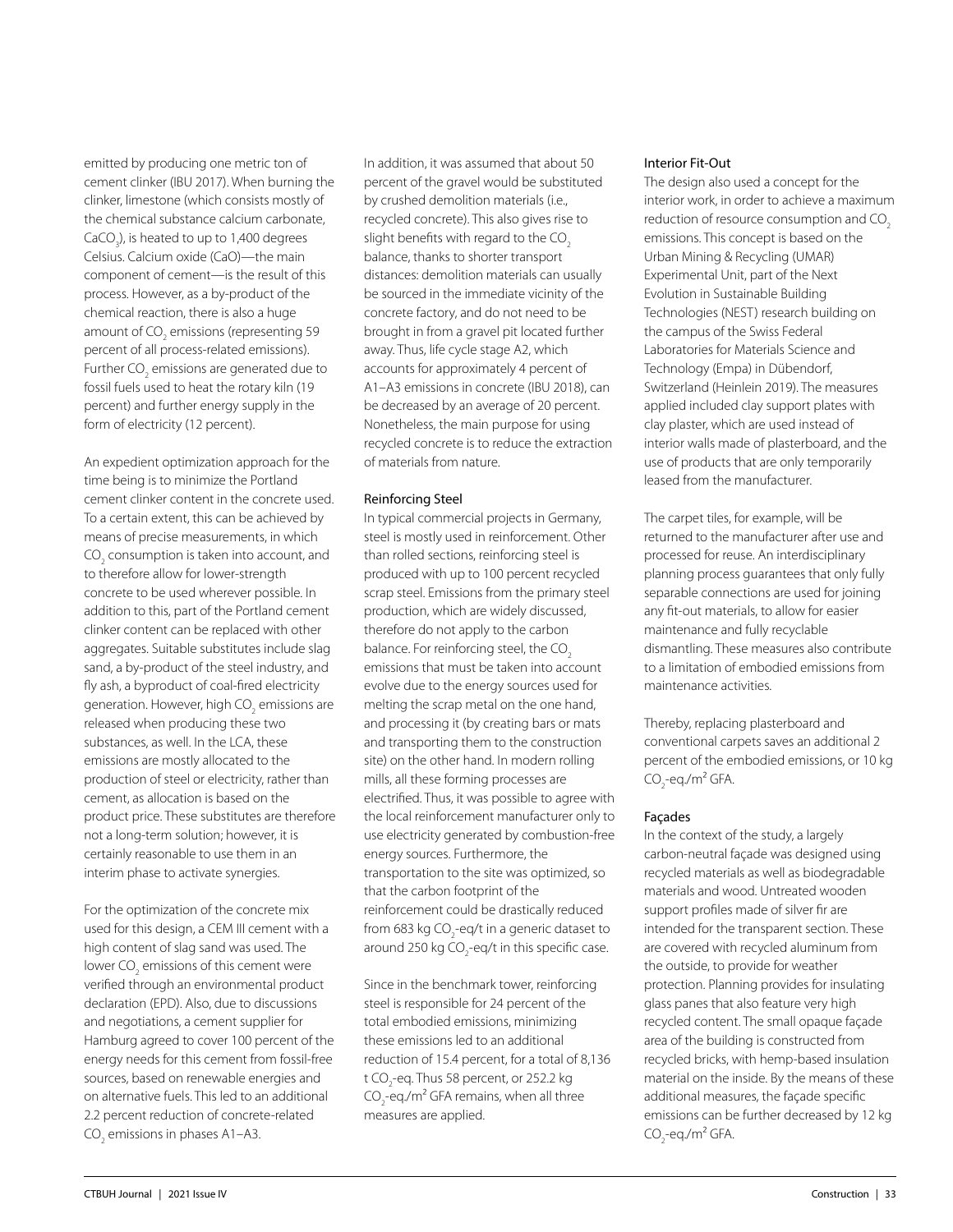



Figure 6. A reduction of 202 kg/m $^{\rm 2}$ of CO $_{\rm 2}$  equivalent, or 47 percent, was achieved by designing optimizations for a conventional concrete building (Design B).





Figure 8. Use of a hybrid timber approach (Design C) represents a reduction of 339 kg/m<sup>2</sup> of CO<sub>2</sub> equivalent, or 78 percent reduction from the base design case.

Compared to a standard reference building, a total sum of 9,090 t CO<sub>2</sub>-eq. was saved from being emitted into the atmosphere, resulting in a reduction of the embodied emissions by 47 percent. Figure 6 depicts the total reduction of an optimized concrete tower for life cycle stages A1–A3. In terms of completeness, it must be noted that opaque façade areas generally emit less carbon during production processes than transparent façades. Therefore, an even

higher reduction could be reached by decreasing the amount of glazing.

The measures described above led to an additional reduction of embodied emissions by almost 50 percent. In other words, even when building in concrete, it is possible to cut the emissions of a high-rise tower in half. As concrete will remain one of the most relevant materials for construction, this seems a promising result.

#### Design C: Hybrid Timber Tower

As a third design option, the construction of the tower as a hybrid timber-concrete building was investigated. This solution assumed the foundation, the underground levels, and the stiffening core to be concrete, while the slabs of all upper floors were designed as 200-millimeter timber panels with 100-millimeter concrete topping slabs. All other measures already introduced for Design B were applied to this design as well.

In lieu of a full timber building, this hybrid is a solution commonly found in Germany, as it does not require special compensations for fire safety. The concrete layer on the slabs provides sufficient structural and acoustical damping, so that the technical quality is

comparable to a full concrete building, while the timber provides additional aesthetic benefits. For structural reasons, steel beams support the timber floor slab. These steel profiles are produced via the electric-oven route, and therefore a relatively small 300 kg CO<sub>2</sub>-eq./t are emitted during their production. Thus, per square meter of floor slab, 105.2 kg CO<sub>2</sub>-eq. are sequestered during the A1–A3 stages.

Obviously, timber is suitable for minimizing the carbon footprint of a building. During the growth process, wood extracts CO<sub>2</sub> from the air and stores carbon. Slabs constructed as a wood panel design account for only about a fifth of the mass, and instead of a negative CO<sub>2</sub> footprint, they provide for a positive CO<sub>2</sub> storage effect. The emerging trend toward adapting mass timber for high-rise building projects is therefore to be welcomed. In a fully sustainable approach, the planting of a sufficient number of trees before the start of the construction activity would be necessary. It should also be noted that the emission-negative effect of timber slightly distorts the result when only stages A1–A3 are considered, since it leads to massive savings in the production phases, whereas stage C offsets these savings.